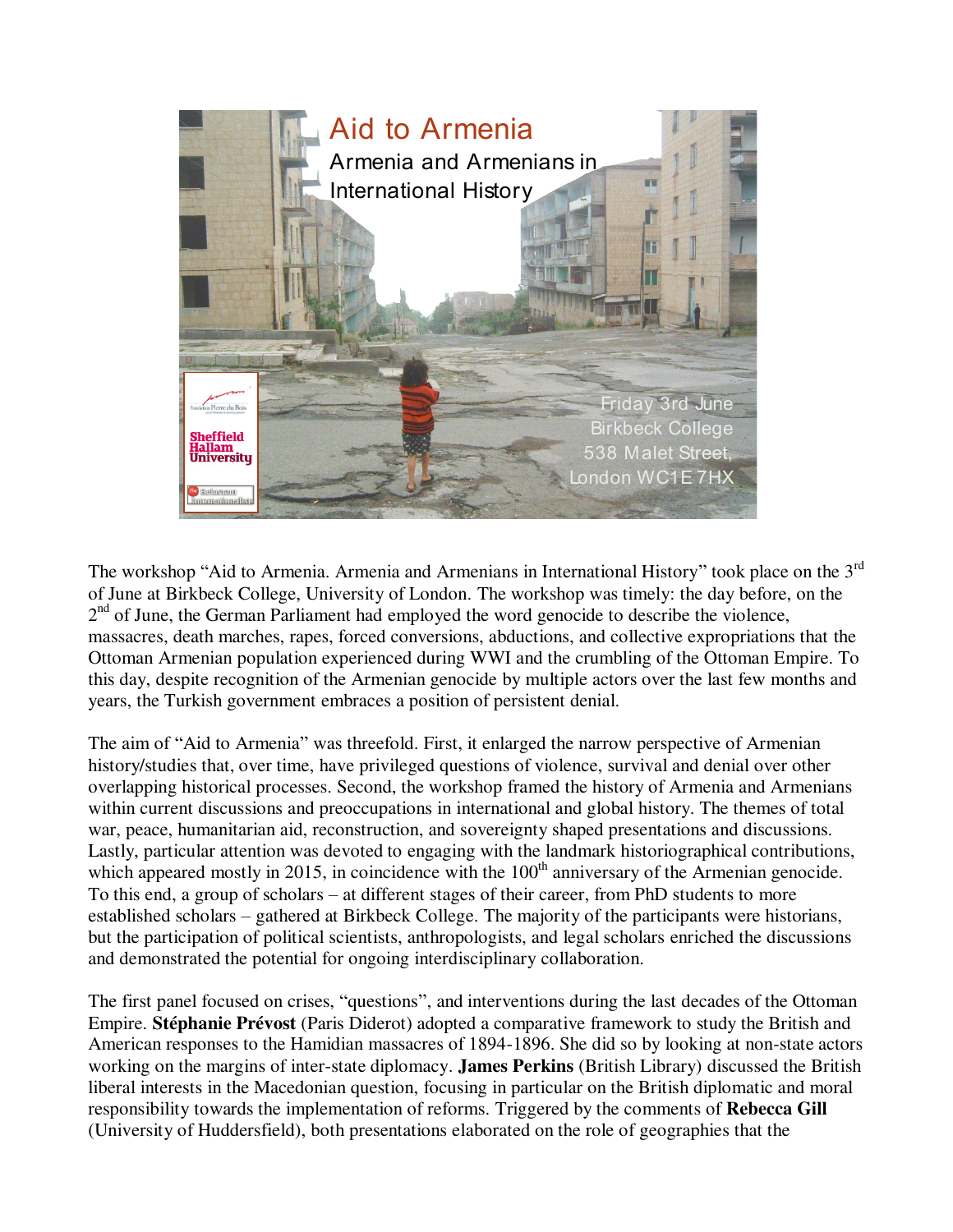territories populated by Armenians and Macedonia occupied in the imagination of Western policymakers, philanthropists, and missionaries. This heterogeneous group of activists belonged to and participated in networks where all sort of interests – from private to public, from political and economic to social – intersected. The papers also prompted discussion of the ways that racial and orientalist languages of imperialism deployed by these groups in their engagement with the Armenians in the  $19<sup>th</sup>$  century shifted to rooms, corridors, and buildings of liberal internationalism in Geneva after the formation of the League of Nations in 1920.

The second panel explored questions of refugees and resettlement from comparative perspectives. **Inger Marie Okkenhaug** (Volda University College) looked at the actors providing relief to postgenocide Armenian refugees and at their connections with the local communities. She addressed the history of Scandinavian missionary organizations and the work of their missionaries and relief workers in Armenia and Syria. **Maria Rizou** (King's College) introduced the role played by the National Bank of Greece and the Greek state in granting loans to Greek refugees between 1918 and 1924. She stressed that national money was lent to Greek refugees from Bulgaria and Romania, whereas external financial resources were granted to a great number of refugees coming from Asia Minor, before and during the exchange of populations between Greece and Turkey. The discussions that followed developed around the different connections and obligations that the state had towards refugees in the interwar period – as **Peter Gatrell** (Manchester University) pointed out. The interactions between the state and refugees developed (and still do) along specific lines, such as public health, nutrition, mental health, and general plans for the relief and reconstruction of societies. More broadly, this panel pointed for the need for greater attention to the economic dimensions of the history of humanitarian aid.

The third panel analyzed issues of gender, relief, and reconstruction in the interwar period. **Becky Jinks** (Royal Holloway UCL) presented the case study of an American humanitarian organization, the Smith College Relief Unit, in providing relief to Armenians from 1919 to 1921. She focused, on one hand, on the reasons why and the ways in which relief was provided, and, on the other hand, on the processes of self-reflection that relief workers underwent while busy at the ground level or writing *expost* about their experiences. Again, this raised important questions regarding the relationship between individual and organizational motivations, practices and narratives. **Anna Aleksanyan** (Clark University) presented the work carried out by the Neutral House, based in Istanbul, to rescue surviving Armenian women and children and the tensions arising from the so-called Armenization of the children. She particularly stressed the historical role played by the genocide in creating new social identities in the interwar period. **Philippa Hetherington** (UCL SSEES) provided food for thought during the discussion, which centered and articulated the category of gender. Gender might be used as a framing function and a way of identification; as a lens through which men can be studied as historical actors alongside women; and as a prism to analyze the connection between women and children in the Armenian case. More generally, this panel suggested that Armenians were not only recipients of humanitarian aid but also played an active role in shaping and re-appropriating it.

The workshop was closed by a round table connecting the past, present, and future of both Armenia and Armenians. The contributions highlighted the ways in which histories of crisis and relief continue to resonate. On the one hand history plays an important role in shaping perceptions of current crises. On the other, popular understandings of crisis and relief has be reshaped and re-appropriated in current contexts of conflict and displacement arising from the Nagorno Karabagh and Syrian conflicts. **Armine Ishkanian** (LSE) stressed the importance of understanding the politics of NGO interventions and civil society activism in Armenia during the post-Soviet transition. **Dawn Chatty** (University of Oxford) reflected on the recent arrivals of Syrian Armenian refugees in the Republic of Armenia. She